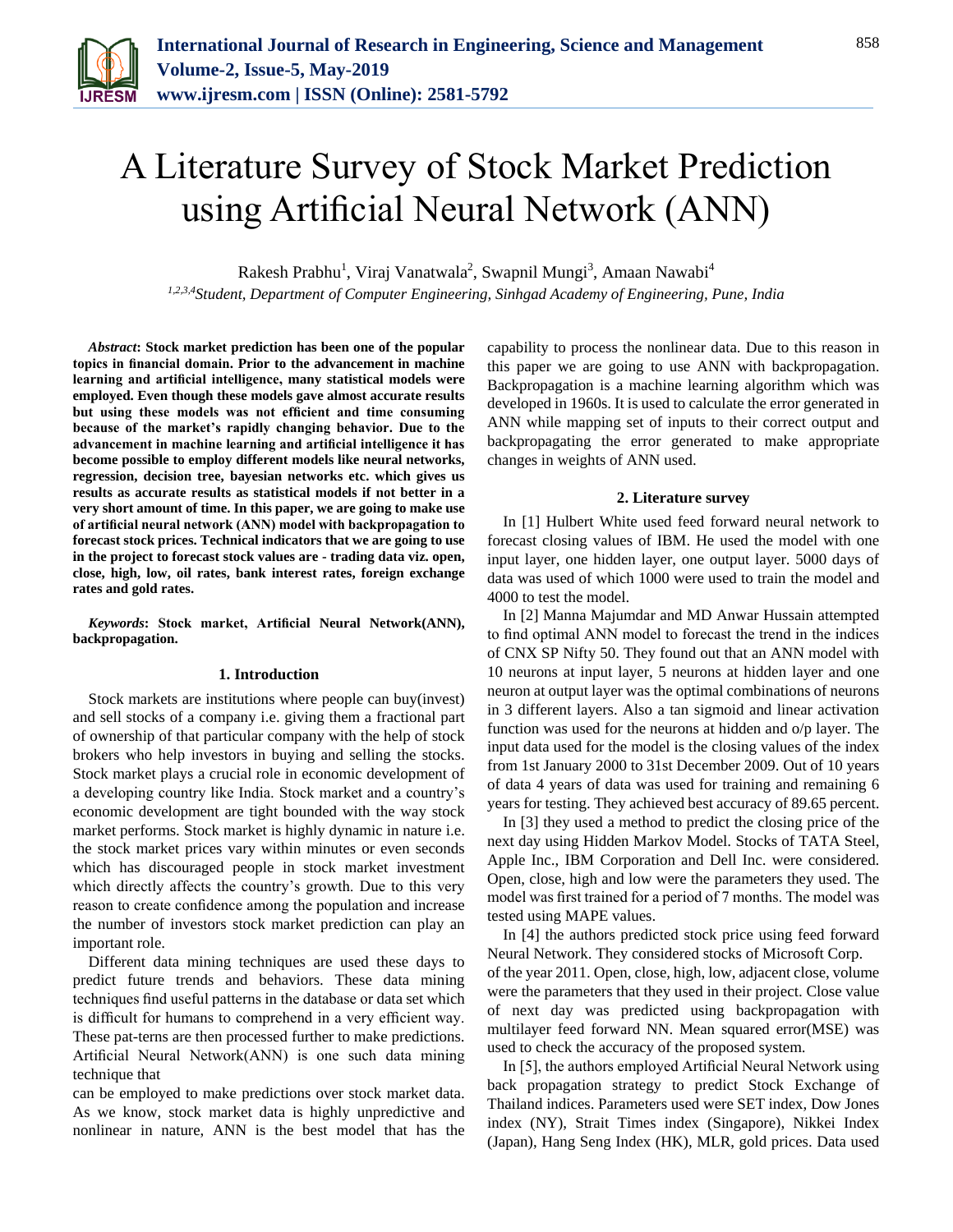

for the experiment had the duration from 2 July 2004 to 30 December 2004. Among 152 days, 124 days of data was used for training and 71 days of data was used for testing. They used mean squared error (MSE) and mean absolute percentage error (MAPE) for measuring error in prediction. The authors compared Adaptive evolutionary strategies with ANN having back-propagation using MSE and MAPE. The MSE and MAPE values for ANN were 243.68 and 1.96 percent respectively. The MAPE value for Adoptive ES was 2.46 percent.

In [6] The authors of the paper presented a neural network model for technical analysis of stock market, and its application to buying and selling timing prediction system for stock index. They considered Tokyo stock exchange data for forecast buying and selling signals with an overall forecasting rate of 63 percent by using ANN.

In [7], the authors employed artificial neural network using back-propagation strategy to adjust weights in the Neural Networks. The main objective of the project was to forecast the trends in 100 indices of Istanbul Stock Exchange. In the model, they used 50 input nodes, one hidden layer and one output layer. Activation for hidden layer and output layer nodes used was linear activation function. Calculation of error in prediction of closing value was done using mean squared error. Accuracy of 74.51 percent was achieved by the model.

#### **3. Artificial neural network**

The development of neural network is inspired from human nervous system. A human nervous system is composed of billions of neurons connected to one another. A neuron has a tree like structure which consists of dendrites, soma, axon, nucleus. The dendrites are situated at the top of the neuron/cell body near nucleus and also at the bottom of the neuron/cell body as shown in fig. 1. These dendrites are responsible for the communication between neurons. These neurons carry electrical impulses triggered by some events in the external environment. These electrical impulses can be thought of as some kind of information from the surrounding. The neurons communicate with the other neurons in contact and transmit these impulses through synapses present at the tip of dendrites as shown in fig.1. When the electrical impulses are transmitted at the synapse of the receiving neuron, the receiving neuron will activate and transmit the impulses/signals to other neurons in contact only if it receives signal greater than the threshold for its activation. Threshold for each neuron is different. The moment a neuron activates is when we say the neuron has fired. In technical terms, each neuron is called nodes and the connection between two neurons through dendrites is called as a link. This was the basic idea behind the development of artificial neural network.

In [8] the authors enhanced k- means clustering with genetic algorithm. Historical trading data of Egypt Stock Exchange (EGX 30) was utilized in the paper for prediction of the stock indices. In this paper authors attempted to predict the amount of sellers, holders and buyers of the stock. They also compared the

individual performances of genetic algorithm and k- means clustering. It is observed that the prediction accuracy of kmeans clustering with genetic algorithm is more than the individual algorithms. The prediction accuracy of genetic algorithm was found out to be 82.3 percent, accuracy of kmeans was 83.5 percent and that of k-means with genetic algorithm was 89 percent.

In [9], the authors employed artificial neural network with back-propagation strategy. The aim of their project was to compare the performances of two trading strategies buy and hold, buy and sell. The data was taken from Shanghai Composite Index from June 1995 to June 2003. Study showed that buy and sell strategy was better than buy and hold strategy. Average accuracy of 56.3 percent over 30 days was achieve







An Artificial Neural Network(ANN) is a layered network of several computational nodes interconnected to every other node present in the neighbouring layers as shown in Fig 3. Basically, it is a model which helps to process highly nonlinear data and find patterns which is impossible for a human mind to comprehend. An artificial neural network has at least three layers input layer, hidden layer, output layer. A model can have more than one hidden layer. Each layer can have as many computational nodes as required for the model. A node in an ANN looks like as depicted in fig. 2 which contains an activation/transfer function which is responsible for the nodes to fire up. It also has many incoming connection links as shown in fig. 2 which have some weights associated with each link. The weighted sum of the inputs from previous nodes serve as input to the current node. This input is processed by the activation function present at the current node and activates the